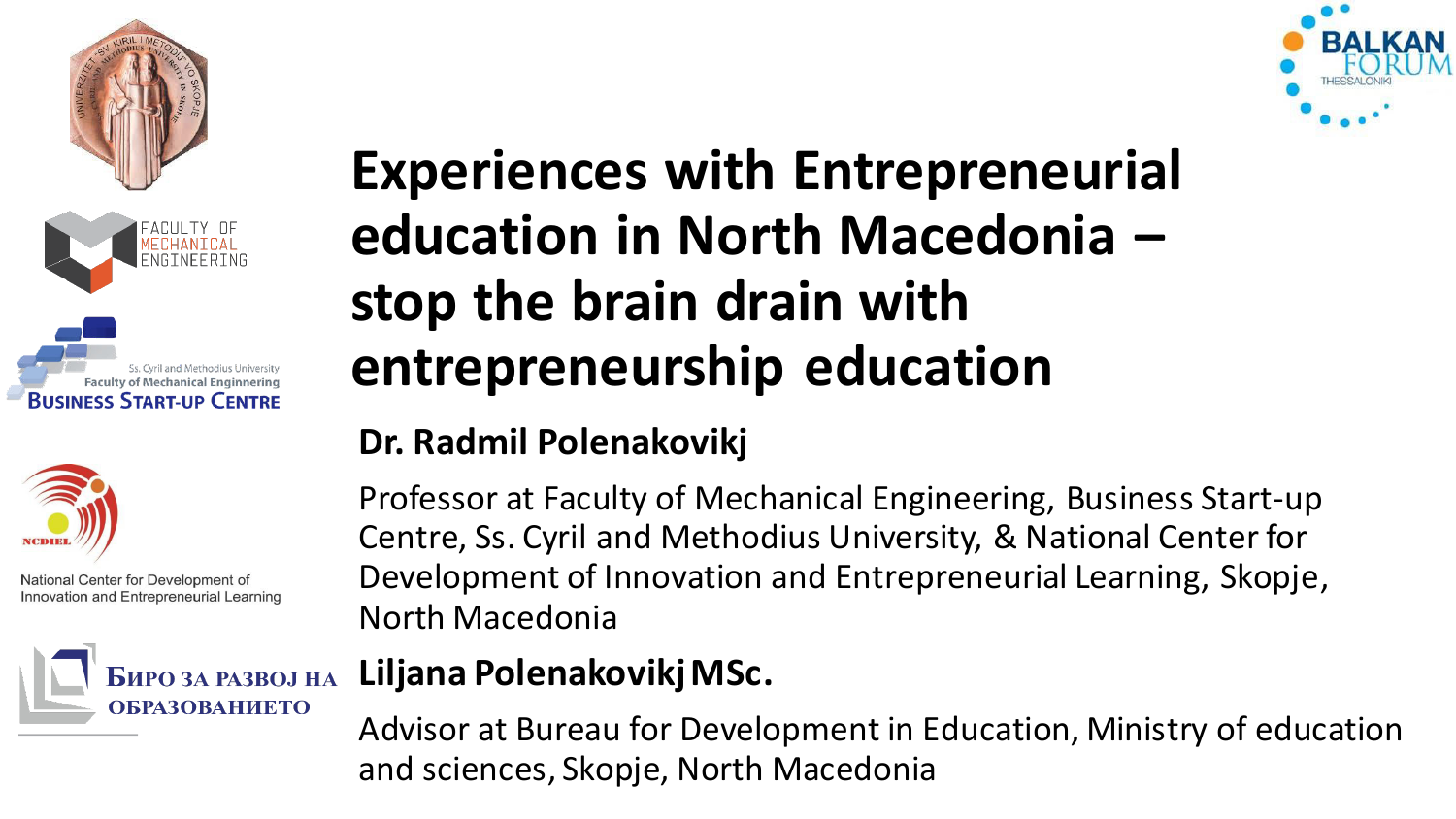## About us (1)



#### **Prof. dr. Radmil Polenakovikj:**

- Teaching Entrepreneurship since 1997 at Mechanical Faculty
- Established the **first University Business start-up centre in 2006** and the National Centre for Development of Innovation and Entrepreneurial Learning in 2009
- Since 2006 organized **national business plan competitions** for secondary schools & business pitch competitions for students and graduates
- **Supported the establishment of > 60 start-up companies**
- Involved in more than **100 projects** funded or supported by: EU programs (transnational, cross-border, FP7, Tempus, COSME. Erasmus+, thematic calls, etc.), OECD, World Bank, ETF, ADA, USAID, GTZ, CEI, UNCTAD, SEECEL, UK Embassy, Denmark Embassy, Macedonian ministries and agencies, etc.
- Developed **national strategic documents** for Entrepreneurial learning; for Clusters development, Smart Specialization Mapping, etc.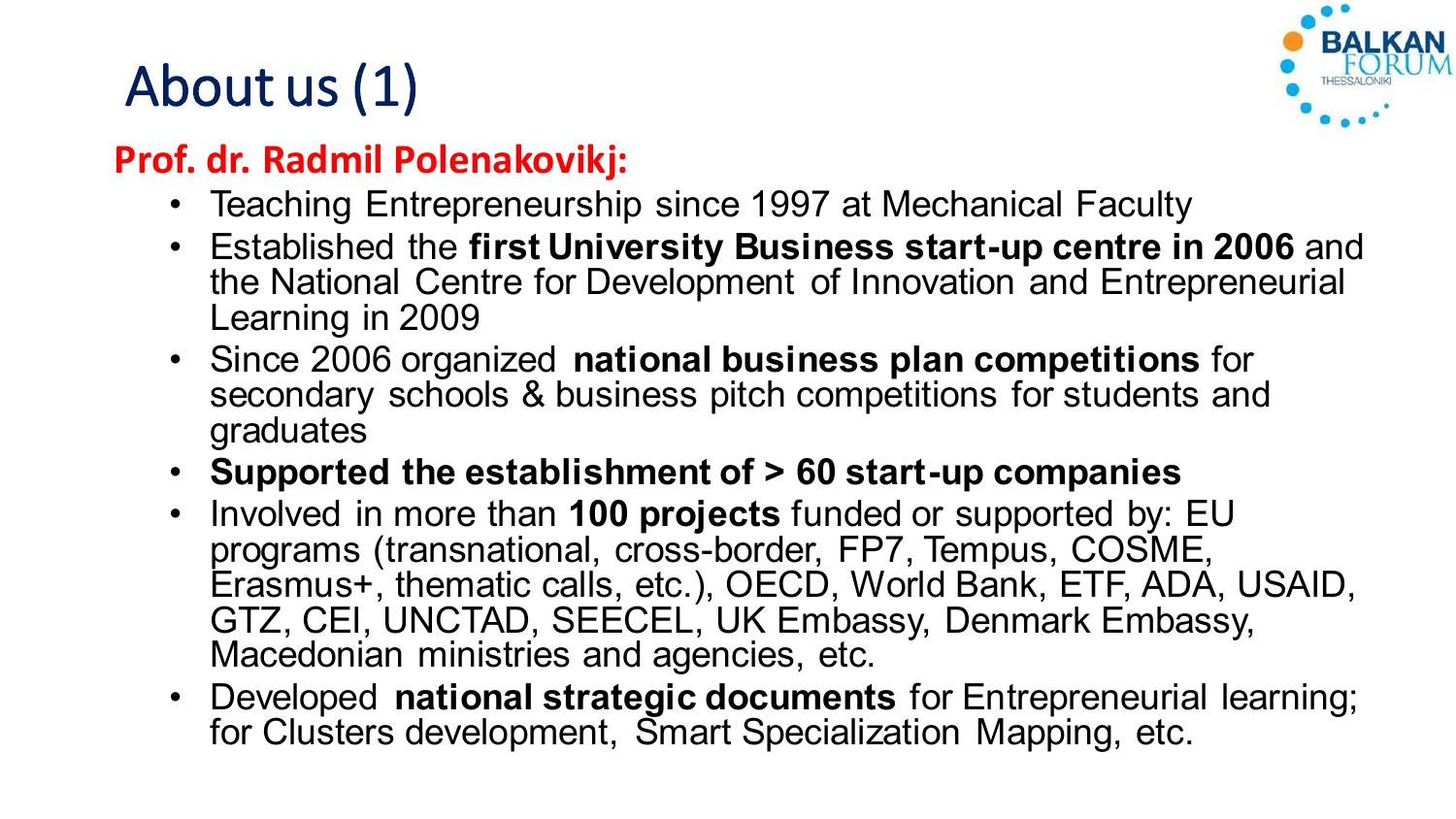## About us (2)



#### **Liljana Polenakovikj, MSc:**

- **Mathematics teacher** in primary schools (1990 2008)
- **Advisor at Bureau for Development in Education**, Ministry of education and science (after 2009)
- Participated in numerous projects related to improvement of quality in education, innovative techniques for teaching, implementation of entrepreneurial topics in curriculums in primary schools, etc.
- Finalizing PhD thesis in **entrepreneurship education** with focus on primary education
- Developed model for **testing entrepreneurship competences** for primary and secondary school students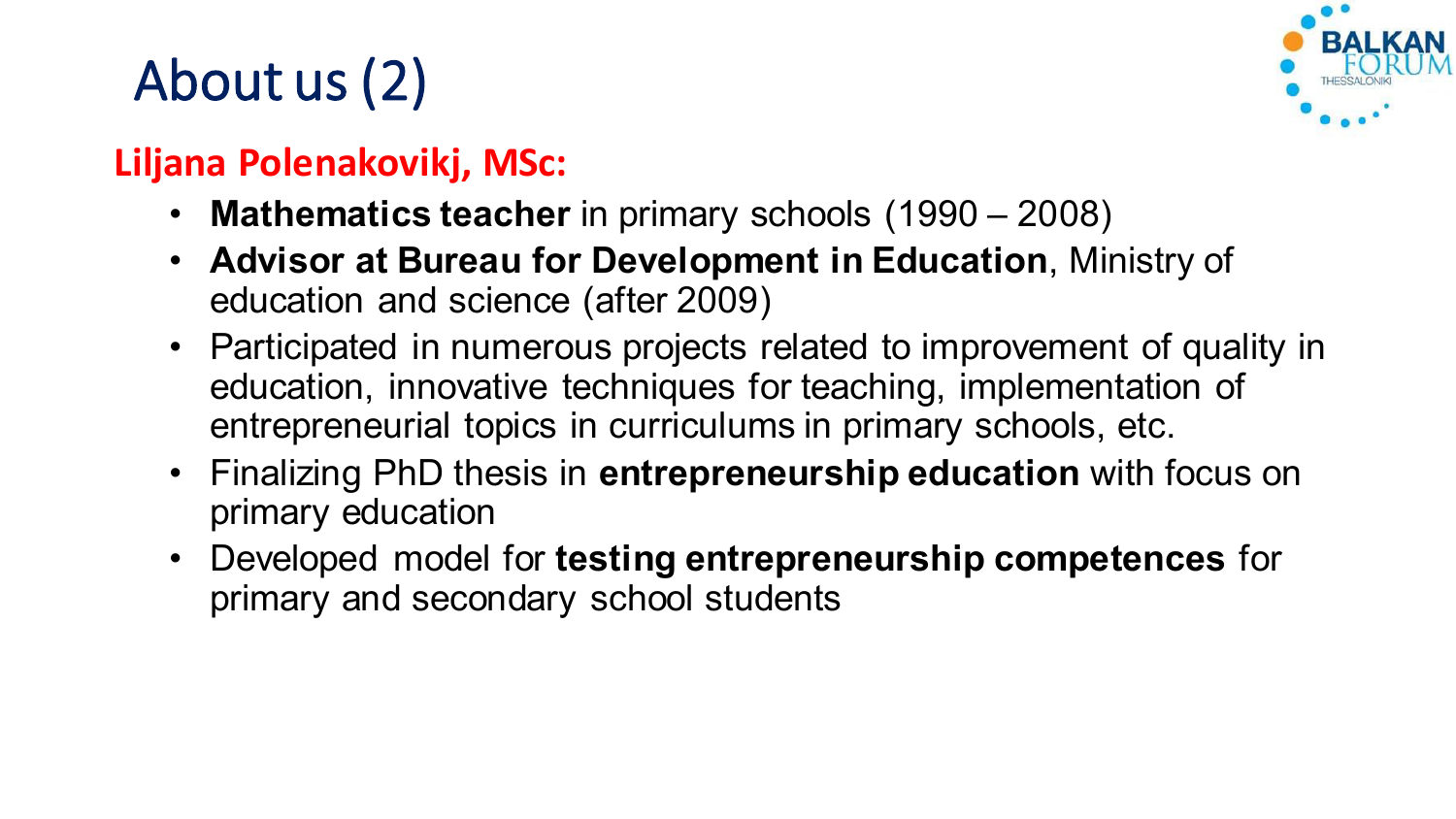### An Overview of the National Entrepreneurship Education System (1)



**Before 2010:** 

- **Entrepreneurship** was subject (course) on the University postgraduate and **undergraduate level** - Economic Faculty (1992) and Mechanical Faculty (1997)
- **Junior Achievement** program started its activities in 1997/1998 for secondary schools
- **Donor driven programs** supported the entrepreneurship development and career guidance in secondary schools [USAID - USA, GIZ - Germany and KulturKontakt – Austria) – after 2005 mainly in VET schools (school companies, Career Centres, teacher training]
- Established **National Agency for Entrepreneurship promotion**  2003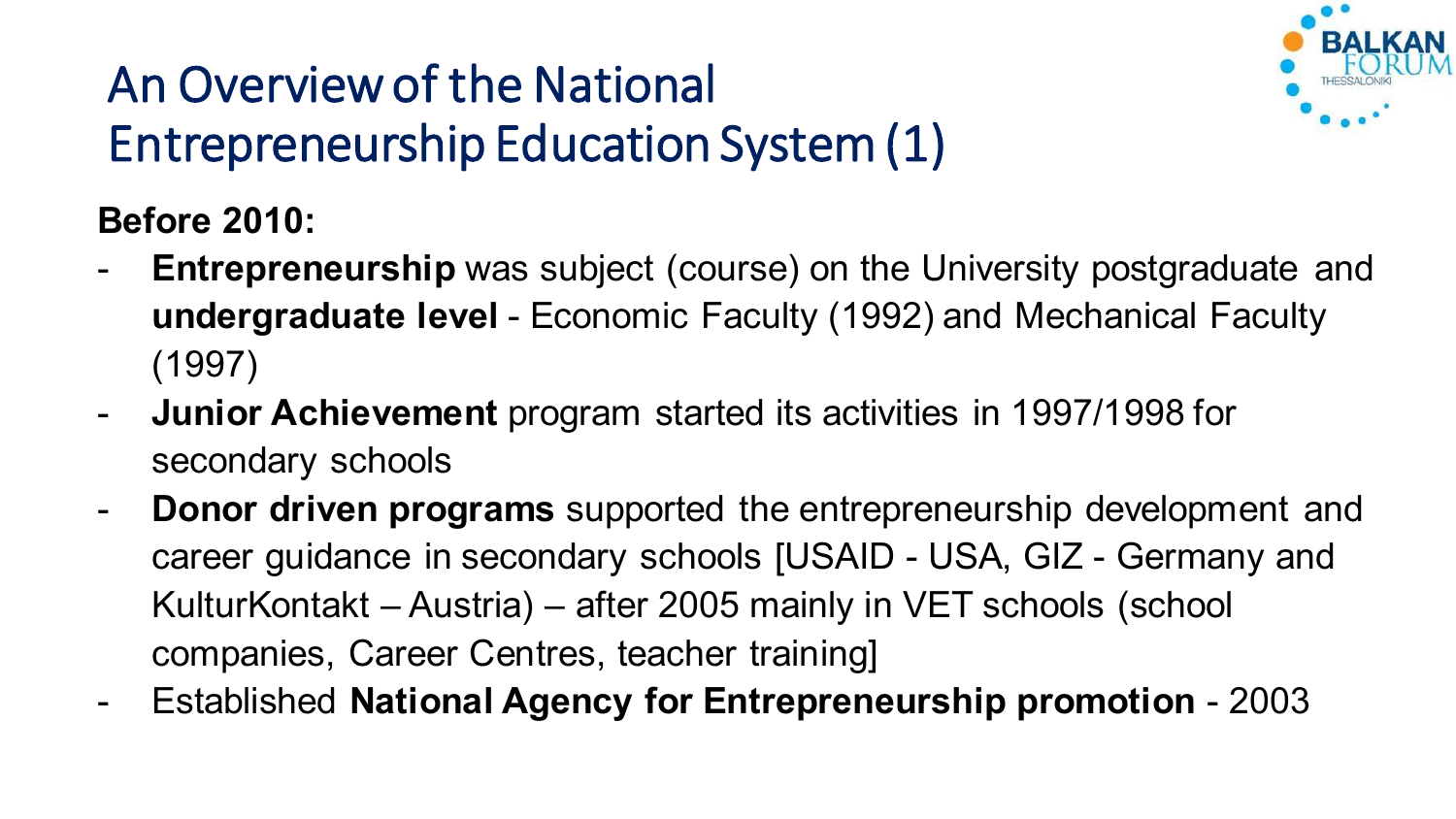

## An Overview of the National Entrepreneurship Education System (2)

#### **After 2010:**

- **Law on Innovation activity 2012**
- Introduction of **course Business and Entrepreneurship in 4th year** of secondary schools - 2012
- Establishment of the **Fund for Innovation and Technology Development (FITD)** – end of 2013 & **intensification of its activities after 2017**
- Adoption of N**ational Entrepreneurial Learning Strategy 2014 – 2020**
- Introduction of **course "Innovation"** in Primary schools (**IX grade**) 2013
- Introduction of **courses "Innovation and Entrepreneurship"** in **I, II and III grade** of Secondary education - 2013
- Intensive **training of school teachers on Innovation and Entrepreneurship** topics (organized by Bureau for Development of Education) > **2000 teachers**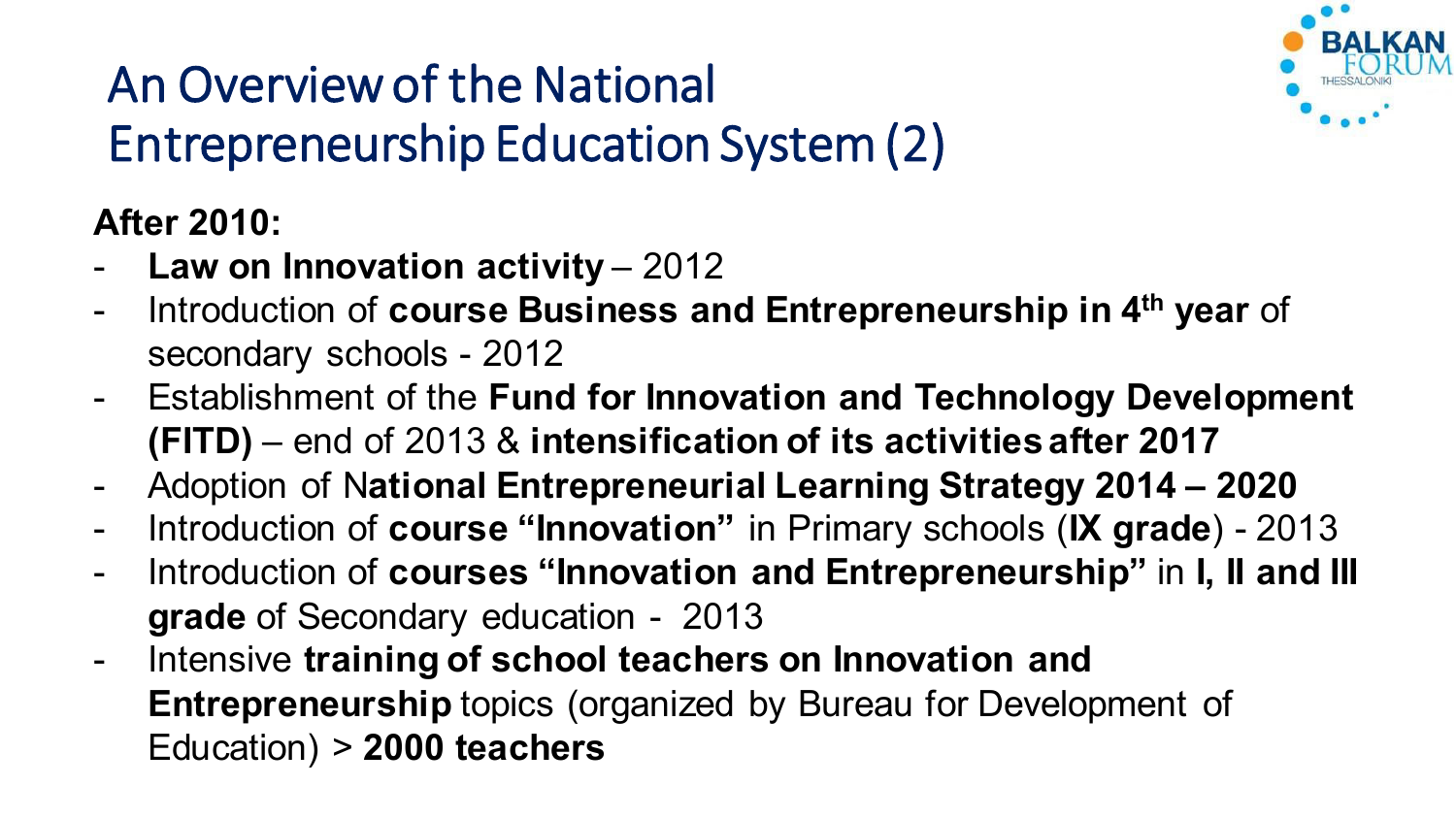

## An Overview of the National Entrepreneurship Education System (3)

#### **After 2010:**

- Supported by the World Bank, **new compulsory and progressively evaluated Entrepreneurship and Innovation curriculum** was introduced in 2015 (the structure is presented on the next slide)
- Additional support on trainings and students competition by donor community - Junior Achievement program (USAID) and UPSHIFT program (UNICEF), NGO and business sector (NCDIEL, Macedonia2025, Banks, etc.)
- **Very strong support** by **FITD** financially supports all activities related to development of innovative thinking and entrepreneurial mindset among youth (domestic and international competitions, student fairs, trainings, etc.)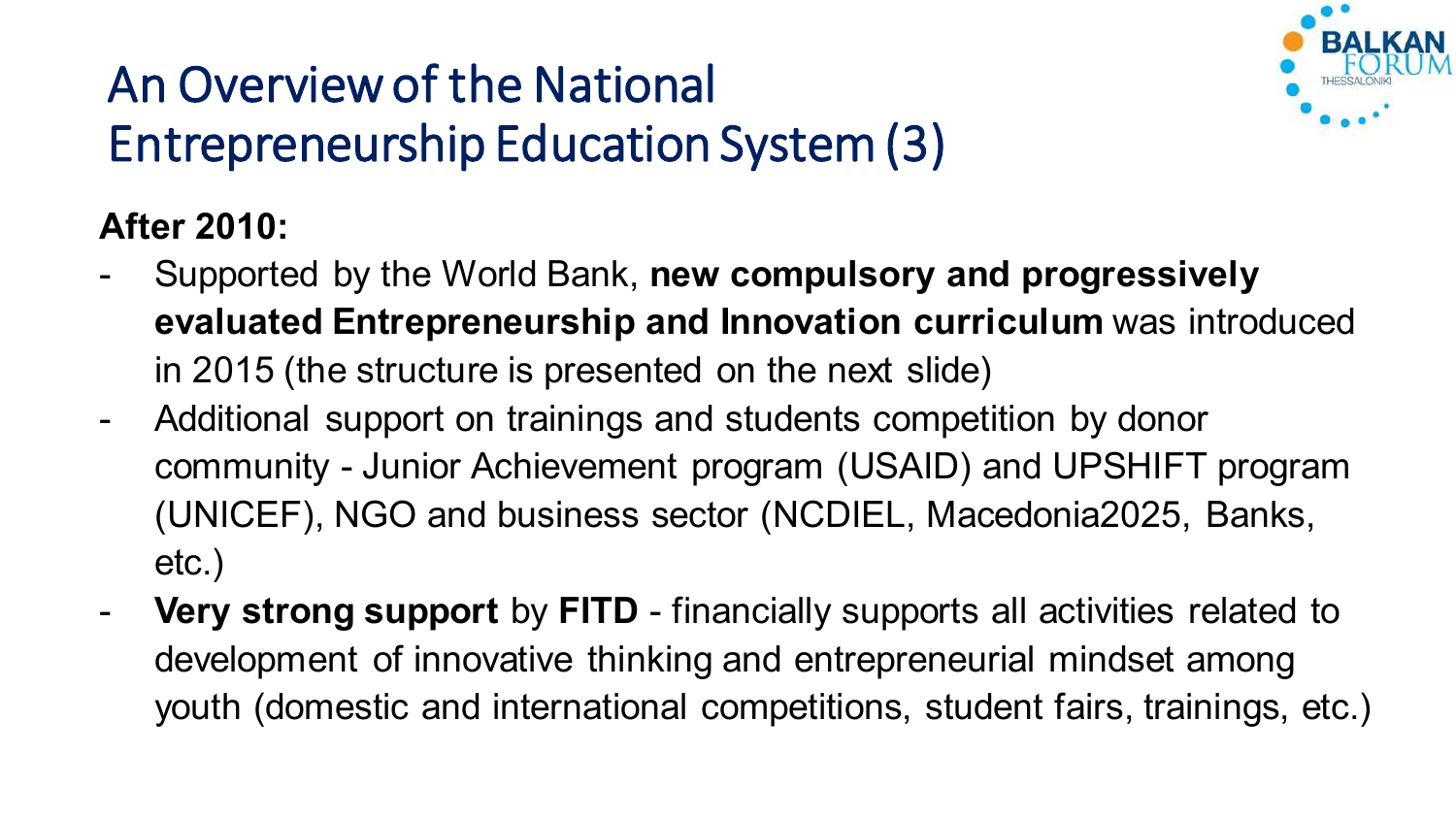| <b>Study year</b>                                  | IX grade primary school<br>$(13 - 14$ years old)                                                                                                 | <b>I Secondary School</b><br>$(14 - 15$ years old)                                                                               | <b>Il Secondary School</b><br>$(15 - 16$ years old)                                                                                                | <b>III Secondary School</b><br>$(16 - 17$ years old)                                                                                              | <b>IV Secondary School</b><br>$(17 - 18$ years old)                                     |
|----------------------------------------------------|--------------------------------------------------------------------------------------------------------------------------------------------------|----------------------------------------------------------------------------------------------------------------------------------|----------------------------------------------------------------------------------------------------------------------------------------------------|---------------------------------------------------------------------------------------------------------------------------------------------------|-----------------------------------------------------------------------------------------|
| <b>Title course</b>                                | <b>Innovation</b>                                                                                                                                | <b>Innovation</b> and<br><b>Entrepreneurship</b>                                                                                 | <b>Innovation</b> and<br><b>Entrepreneurship</b>                                                                                                   | <b>Innovation</b> and<br><b>Entrepreneurship</b>                                                                                                  | <b>Business and</b><br>Entrepreneurship                                                 |
|                                                    | <b>Being Entrepreneurial</b>                                                                                                                     | <b>Entrepreneurial Community</b><br><b>Experience</b>                                                                            | <b>Entrepreneurial Business</b><br><b>Experience</b>                                                                                               | <b>Entrepreneurial</b><br><b>Management Experience</b>                                                                                            | <b>Entrepreneurial</b><br><b>Leadership Experience</b>                                  |
| <b>Year aim</b>                                    | This year students will design<br>an event that showcases the<br>economic opportunities that<br>they have discovered in<br>Macedonia and beyond. | This year students will<br>develop a social / community<br>action project - to solve a<br>problem discovered in the<br>community | This year the student's<br>will develop a business<br>project that connects<br>with global economic<br>opportunities that they<br>have discovered. | This year students will<br>develop and apply their<br>entrepreneurial<br>$m$ anagement skills $-$ to<br>develop a business idea<br>over the year. | This year students will<br>apply all of their prior<br>learning to develop a<br>company |
| <b>Innovation &amp;</b><br><b>Creativity theme</b> | Who am I, and who is an<br>entrepreneur?                                                                                                         | Innovation & Creativity - the<br>base of the entrepreneurial<br>process                                                          | Innovation & Creativity -<br><b>Ideas and business</b><br>opportunities                                                                            | Innovation & Creativity -<br>managing the innovation<br>and creativity process                                                                    | Innovation & Creativity -<br>making the<br>entrepreneurial process<br>work              |
| <b>Context theme</b>                               | What's out there?                                                                                                                                | Context & Environment -<br>Social Entrepreneurship                                                                               | Context & Environment -<br><b>Global business</b><br>opportunities                                                                                 | Context & Environment -<br>Founder's dilemmas                                                                                                     | <b>Context &amp; Environment</b><br>- Customer<br>development                           |
| <b>Business</b><br>understanding theme             | How do we create value?                                                                                                                          | <b>Introducing business</b><br>modeling                                                                                          | Business modeling & the<br><b>Start Up process</b>                                                                                                 | Developing & testing the<br>business model                                                                                                        | Running & adapting the<br>business model                                                |
| <b>Finance theme</b>                               | How does money, buying and<br>selling work?                                                                                                      | Managing finance &<br>resources in a social<br>economy                                                                           | Managing finance &<br>resources in a market<br>economy                                                                                             | Managing finance &<br>resources in a business                                                                                                     | Sourcing finance &<br>organizing resources in a<br>business                             |
| <b>Communication</b><br>theme                      | What I have learned and<br>where could it take me?                                                                                               | <b>Business Communication -</b><br><b>Engagement and</b><br>involvement                                                          | <b>Business Communication</b><br>- Marketing, sales &<br>customer relationships                                                                    | <b>Business Communication -</b><br>developments &<br>promotion                                                                                    | <b>Creating and</b><br>implementing a business<br>communication strategy                |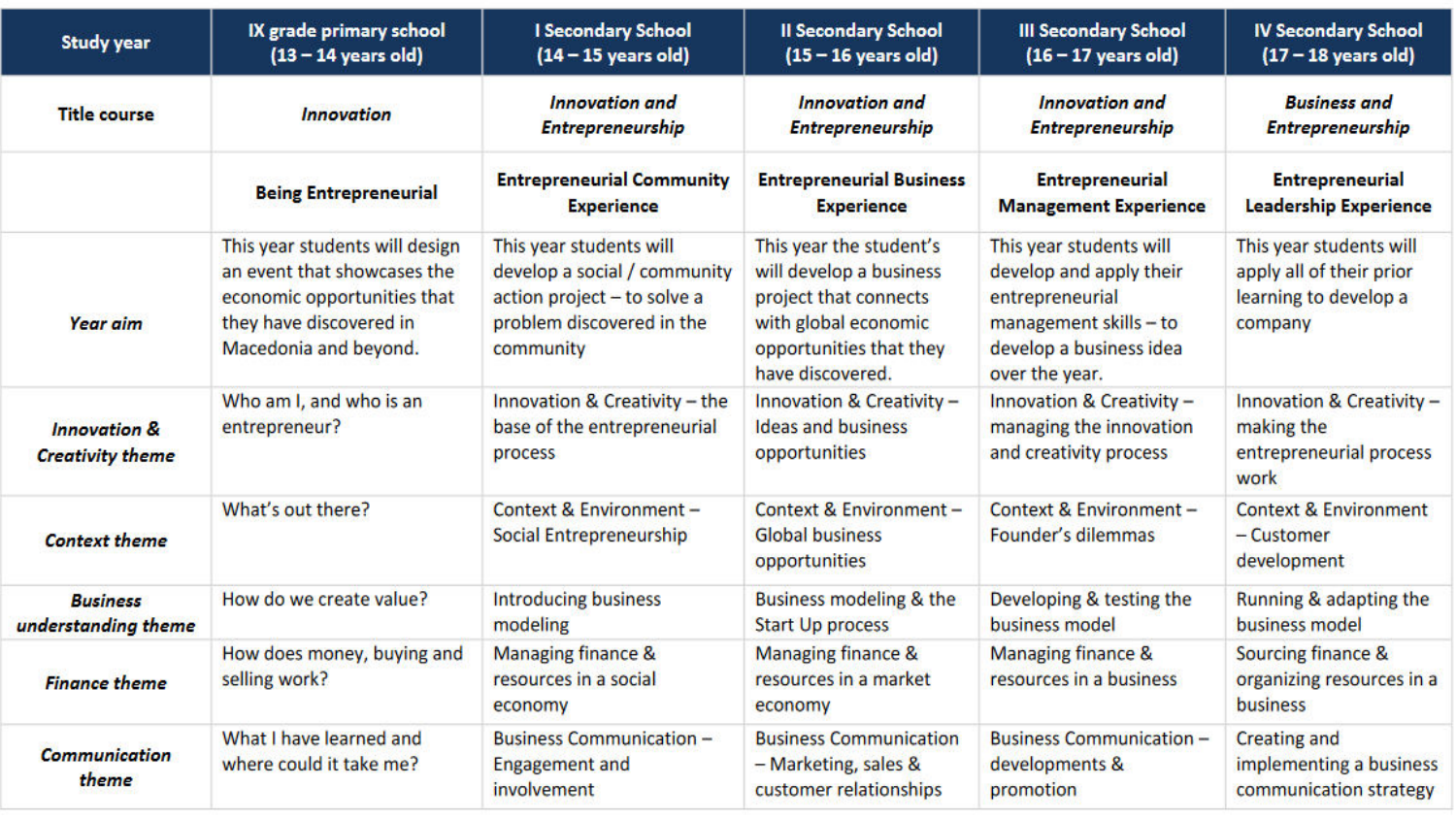### How to "use" diaspora to support entrepreneurship education?



- Support of diaspora to **business plan competition** of secondary students: members of Jury, Award money, mentorship, support to continue studying on international level (last 6 years)
- **Direct scholarship and mentorship** for students in secondary schools and universities
- Better utilisation of Erasmus + programs **to link our students, researchers, teachers and start-up companies** with international companies where people from North Macedonia work or are owners ([https://www.erasmus](https://www.erasmus-entrepreneurs.eu/)[entrepreneurs.eu/](https://www.erasmus-entrepreneurs.eu/), <https://intervetwb.net/>,

<https://www.macedonia2025.com/executive-study-tour/>, etc.)

- To establish "diaspora fund" for financing projects that will support entrepreneurship education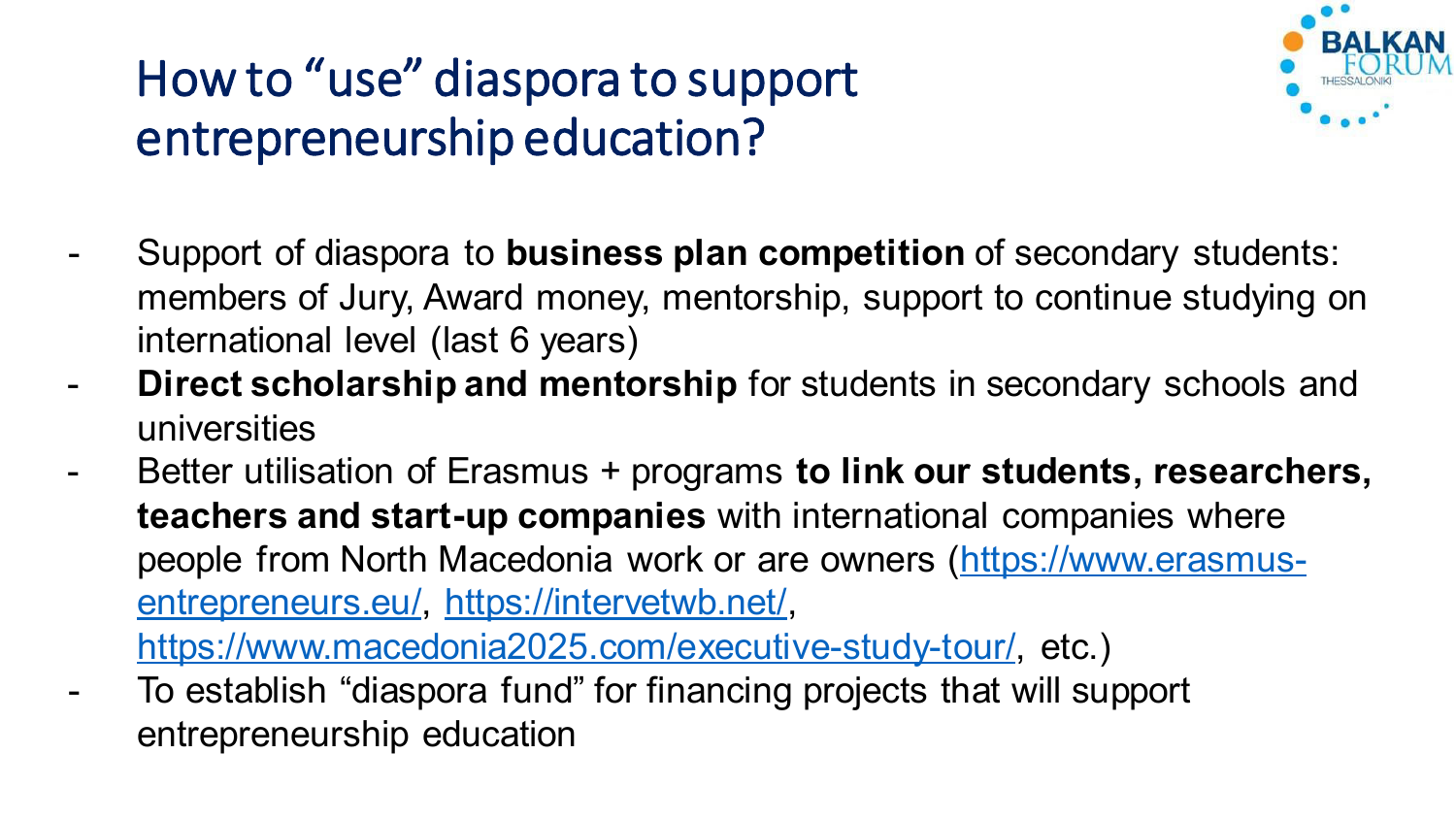## Entrepreneurship education in primary school



- In 2014 different topics of entrepreneurship were introduced in the curricula of Mathematics, Chemistry, Biology, Physics, Art and Informatics
- Teachers passed several trainings on new topics
- Still there is a need to support teachers with more trainings in this area
- In April June 2020 for a first time **the level of entrepreneurship competences among 9th grade students was measured** (1802 students  $\sim$  8% of total population of students leaving primary education).
- EU based competence model **EntreComp** (15 competences) was used. This is a pilot testing within the project<https://entrecompedu.eu/>
- The preliminary results are presented for the first time here  $-$  on the Balkan Forum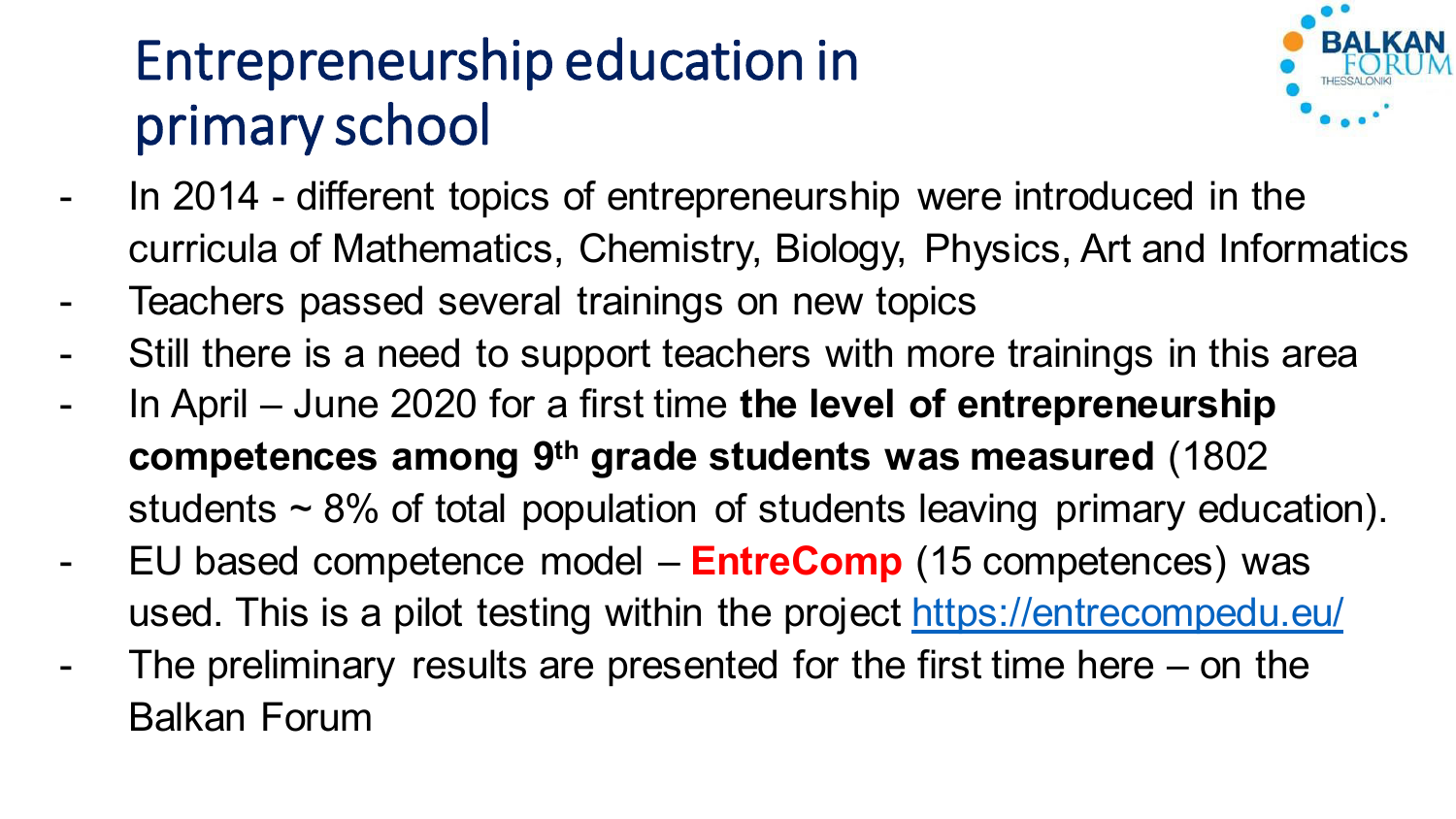

- 1802 students in  $9<sup>th</sup>$  grade primary schools (13/14 years) that were involved on the course Innovation (total population is 19 600 students)
- 55 teachers from 60 schools in 23 municipalities

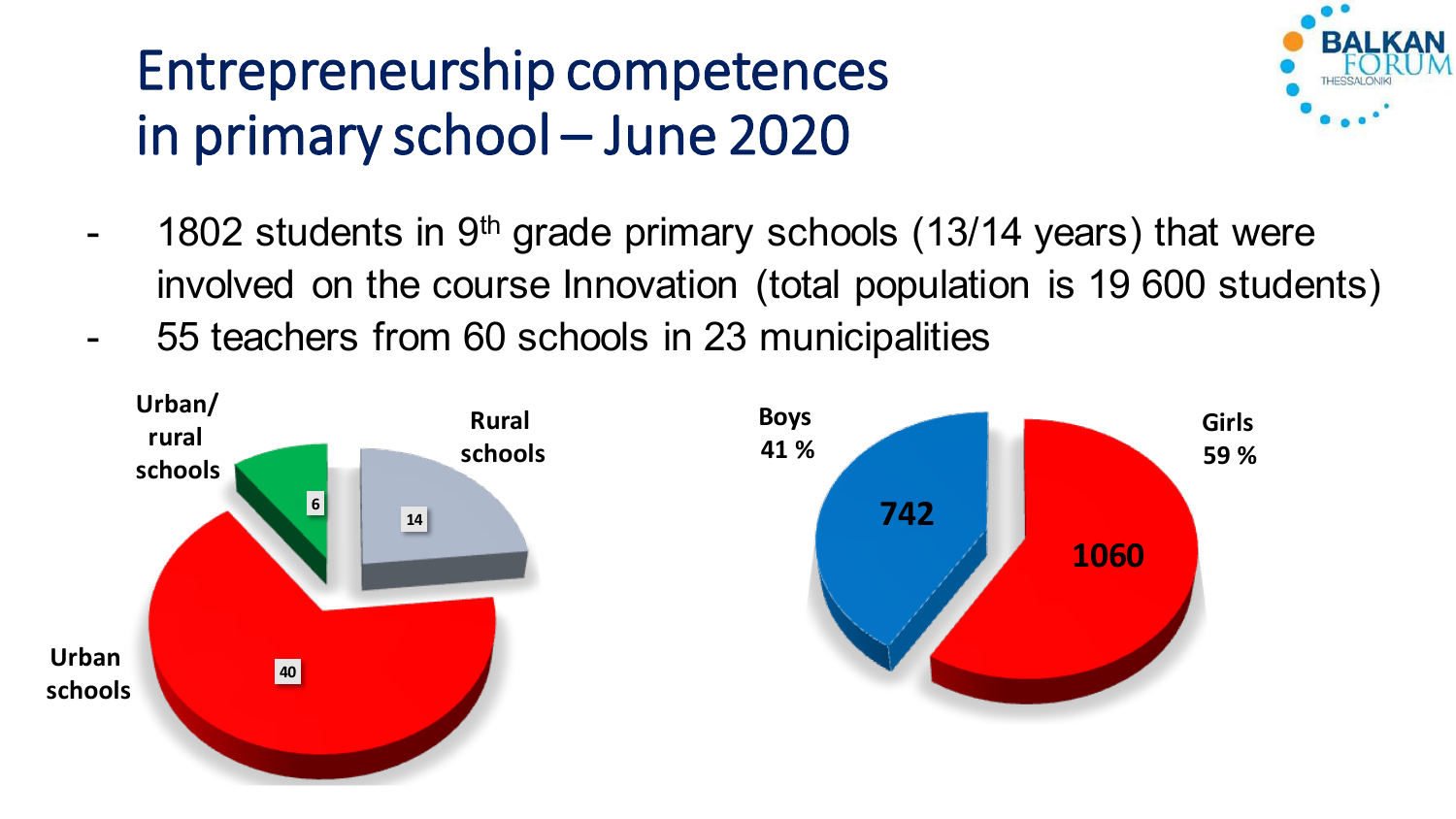

#### **Entrepreneurial Competences - Students self-assessment**

Spotting opportunities Creativity Vision Valuing ideas Ethical & sustainable thinking Self-awareness & self-efficacy Motivation & perseverance Mobilising resources Financial & economic literacy Mobilising others Taking the initiative Planning & management Coping with uncertainty, ambiguity & risk Working with others Learning through experience

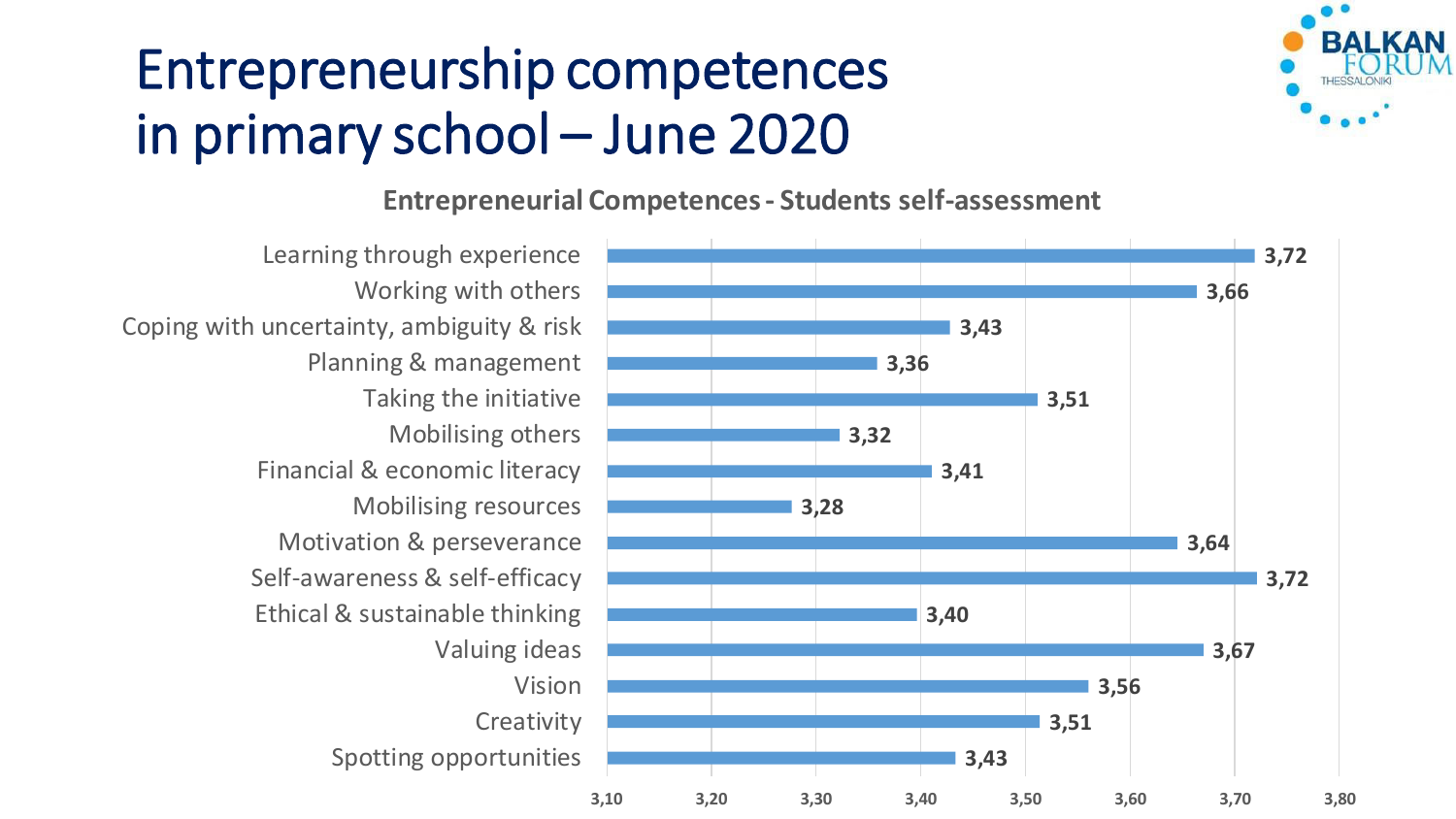

#### **Entrepreneurial Competences - teachers assessment**

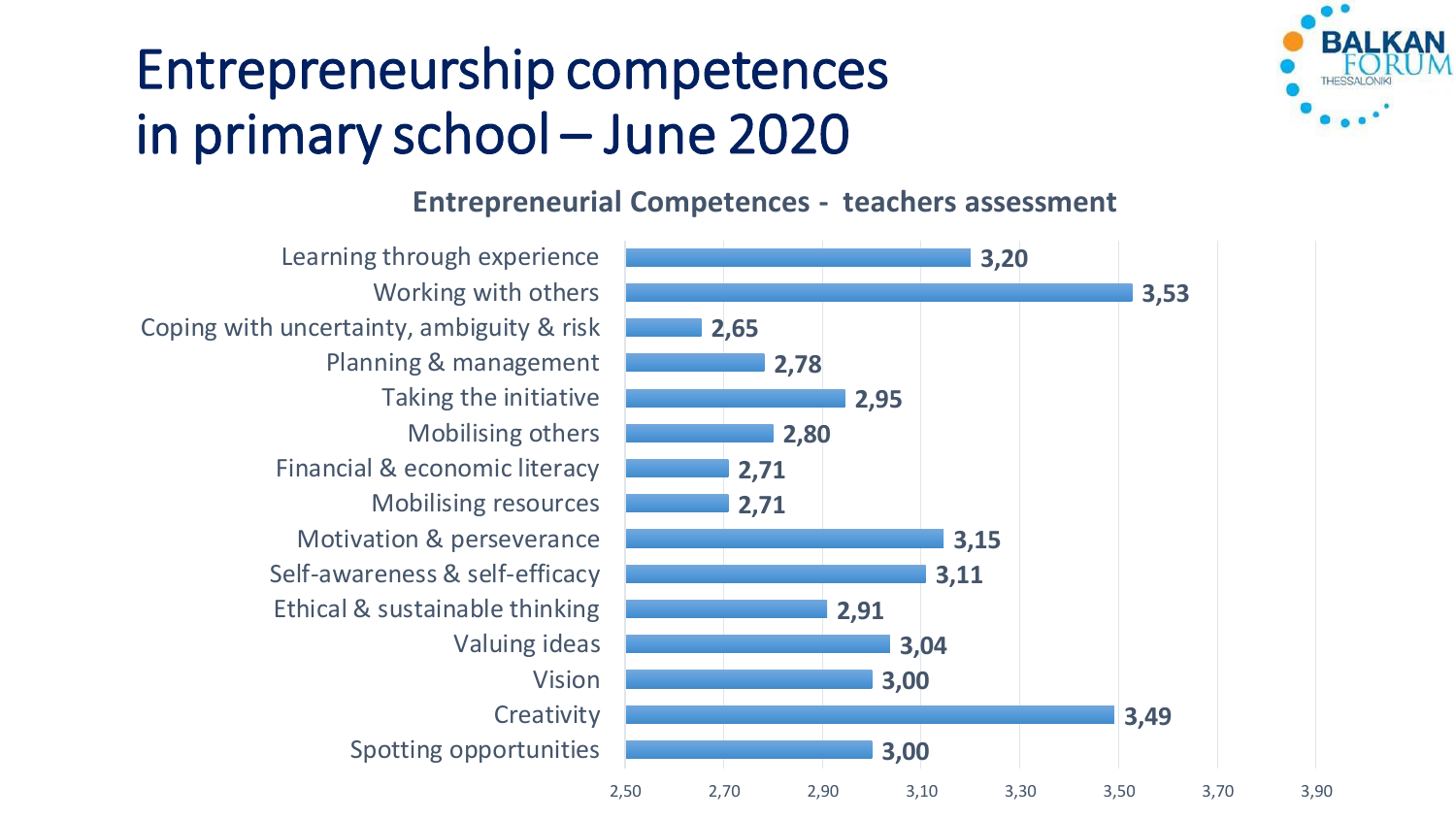#### Entrepreneurship competences teachers vs. students assessment – June 2020

 $\bullet$ 

**BALKAN** 

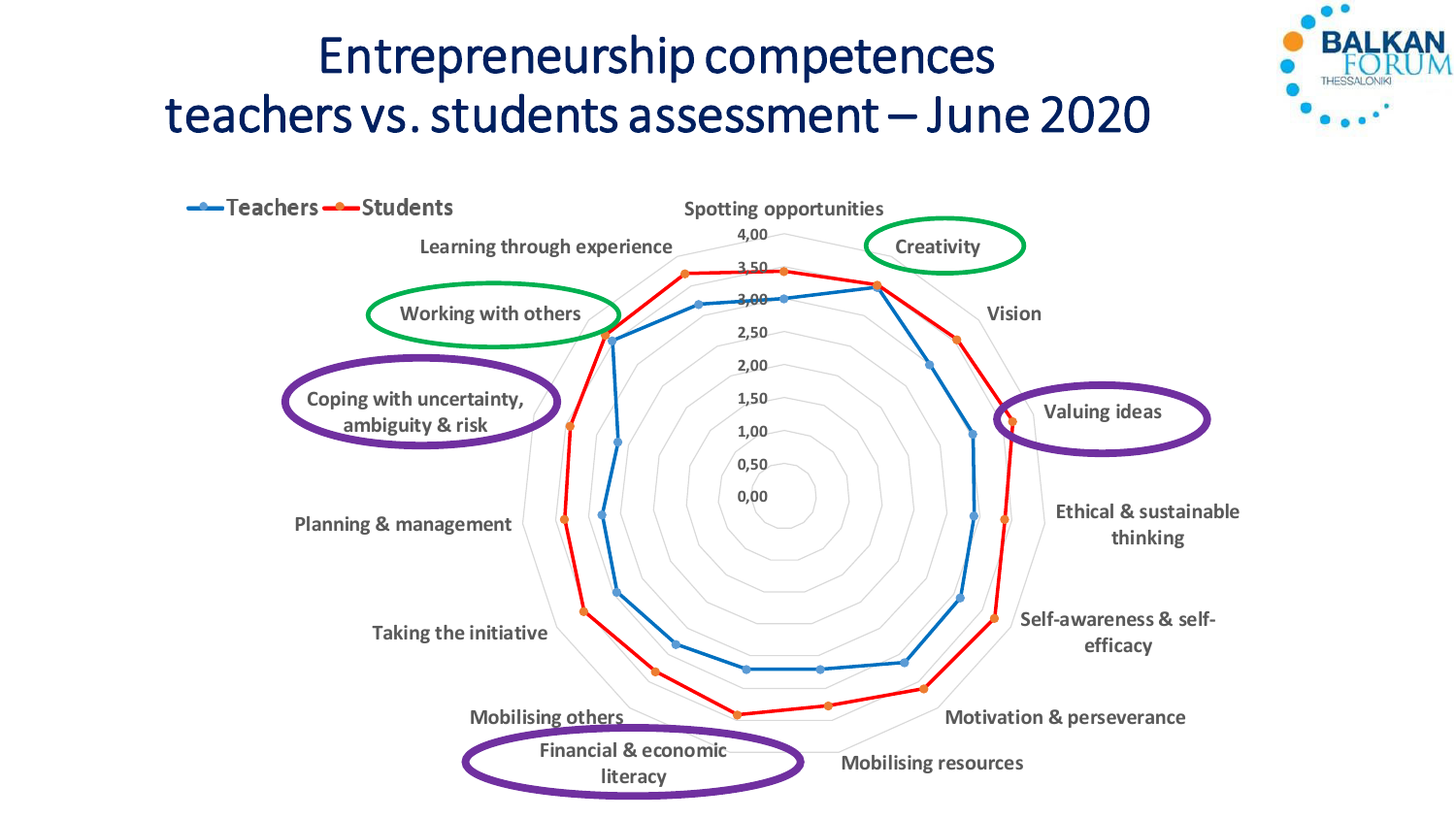

Lessons learned

- Teachers need **higher support** from school principles, state education authorities and business community in order to implement right entrepreneurial pedagogy (guest lecturers, company visits, etc.) in the schools
- More **teachers' training is needed**
- Measuring level of the students entrepreneurial competences at the end of primary school should become **obligatory activity** every year
- This is in line with the EU recommendations towards increasing the entrepreneurial attitudes among youth!